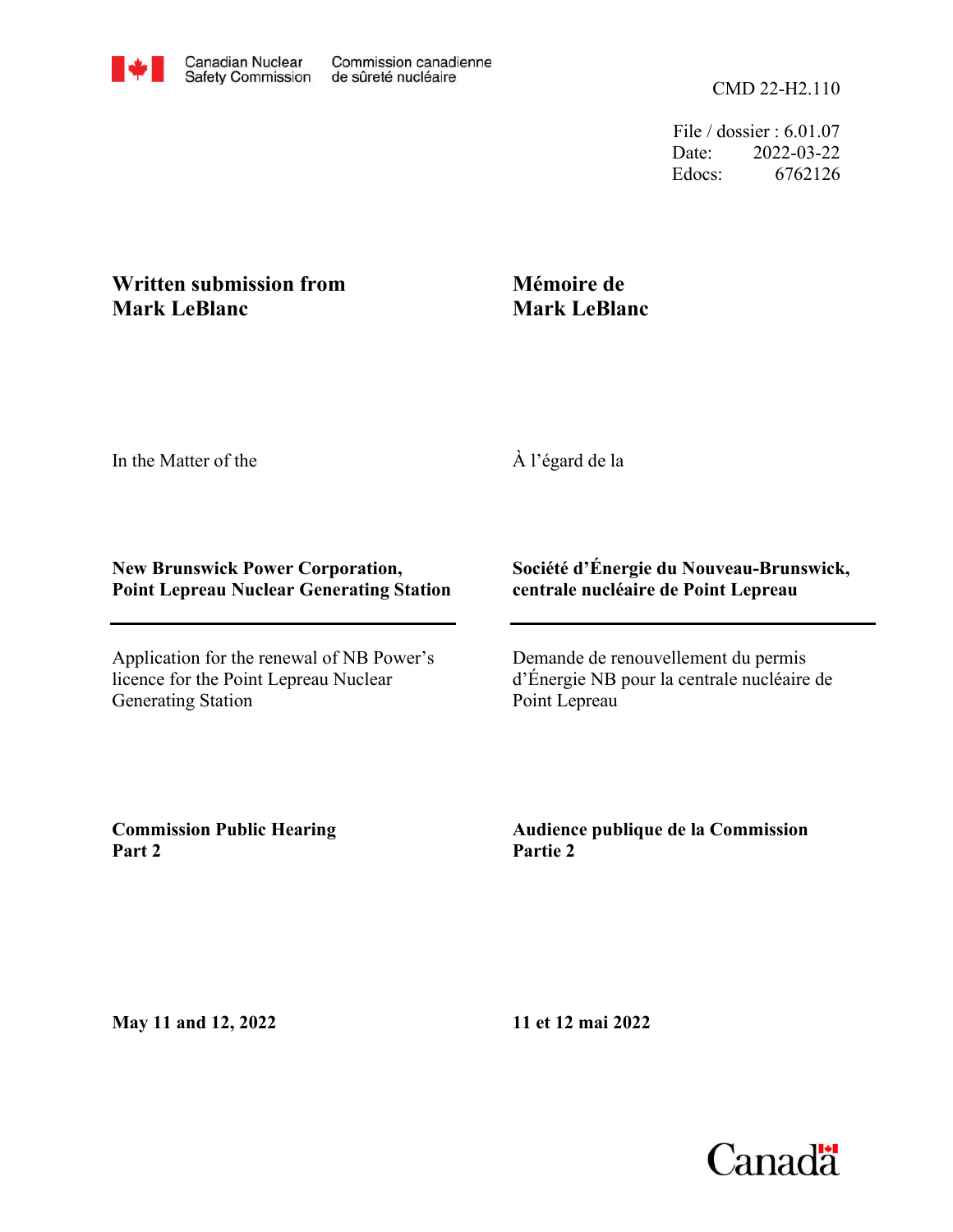From: Sent: To: Subject: Attachments: IMG\_8019.PNG; IMG\_8017.JPG NB Power Licence Renewal Application (Hearing Ref.2022-H-02) cnsc.interventions.ccsn@canada.ca March 22, 2022 8:09 PM Mark LeBlanc

3/22/22

Re: Intervention by Mark LeBlanc for the NB Power Licence Renewal Application (Hearing Ref.2022- H-02)

To whom it may concern:

I, Mark LeBlanc, request to intervene in the hearing in the above-referenced matter.

Please consider this comment submitted to the Canadian Nuclear Safety Commission, regarding the license renewal of the NB Power Point Lepreau Nuclear Generating Station.

I am a parent concerned about the future of my children and leaving them with legacy radioactive waste. I am concerned about radioactive emissions in the event of an accident including emergency preparedness. In my 35 years in Moncton, I have not received emergency preparedness of any kind from NBPower.

Consider energy conservation in this licensing application. I've attached a photo of an Enercheck assessment, in my family, in which some common and available materials and services were used to reduce household energy consumption by 64.2%. NB Power is not fulfilling its mandate of energy conservation.

I want to hold NBPower to a 5-year license while insisting that they; -deal with long-term nuclear waste, -improve emergency preparedness, and -actively promote energy conservation in New Brunswick.

If in 5 years, NBPower does not address these concerns in a significant way, the next 5-year hearing should be about decommissioning.

Do not grant a 25-year nuclear license to NPower.

Sincerely,

Mark LeBlanc

Moncton NBE

Please acknowledge receipt of this intervention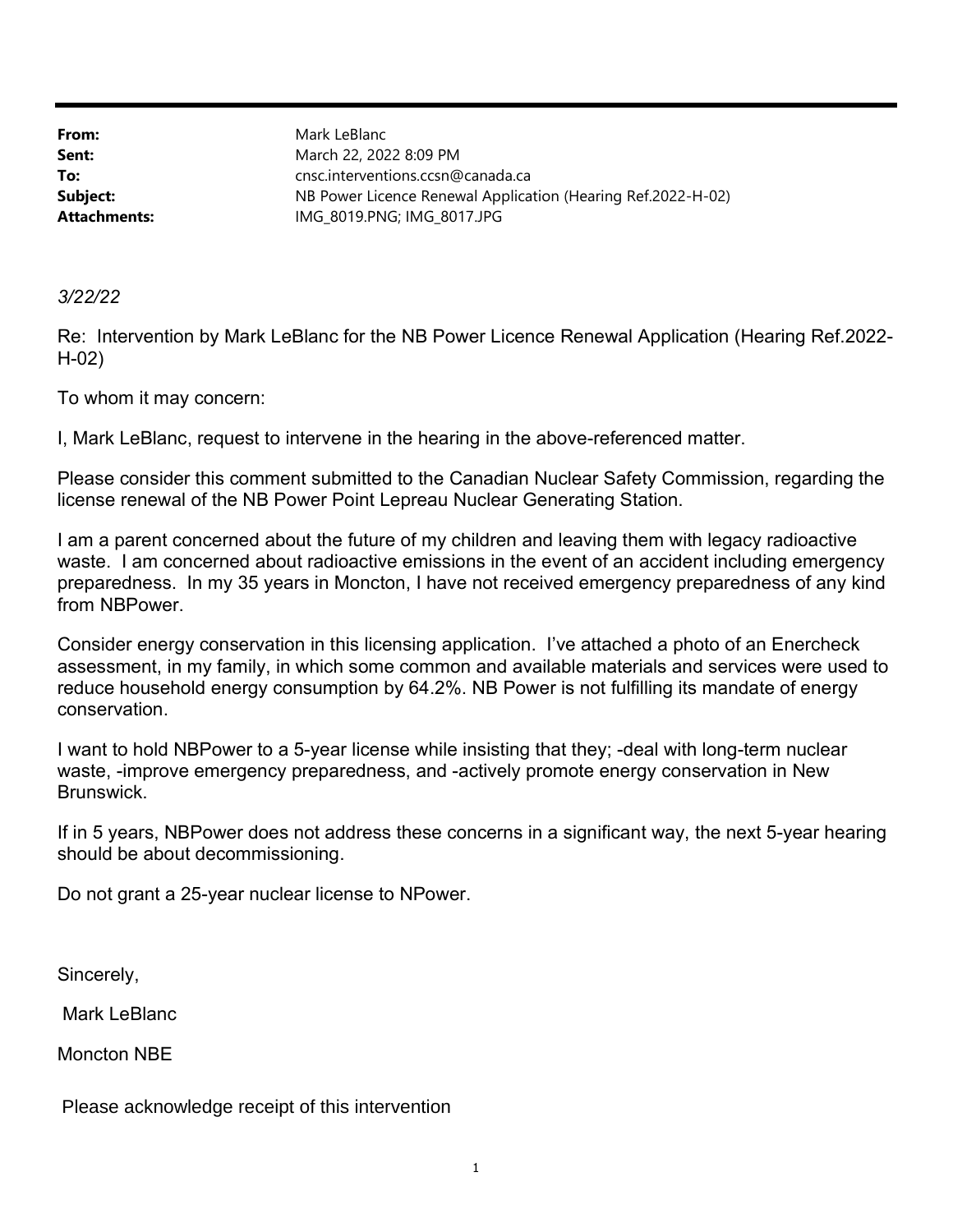